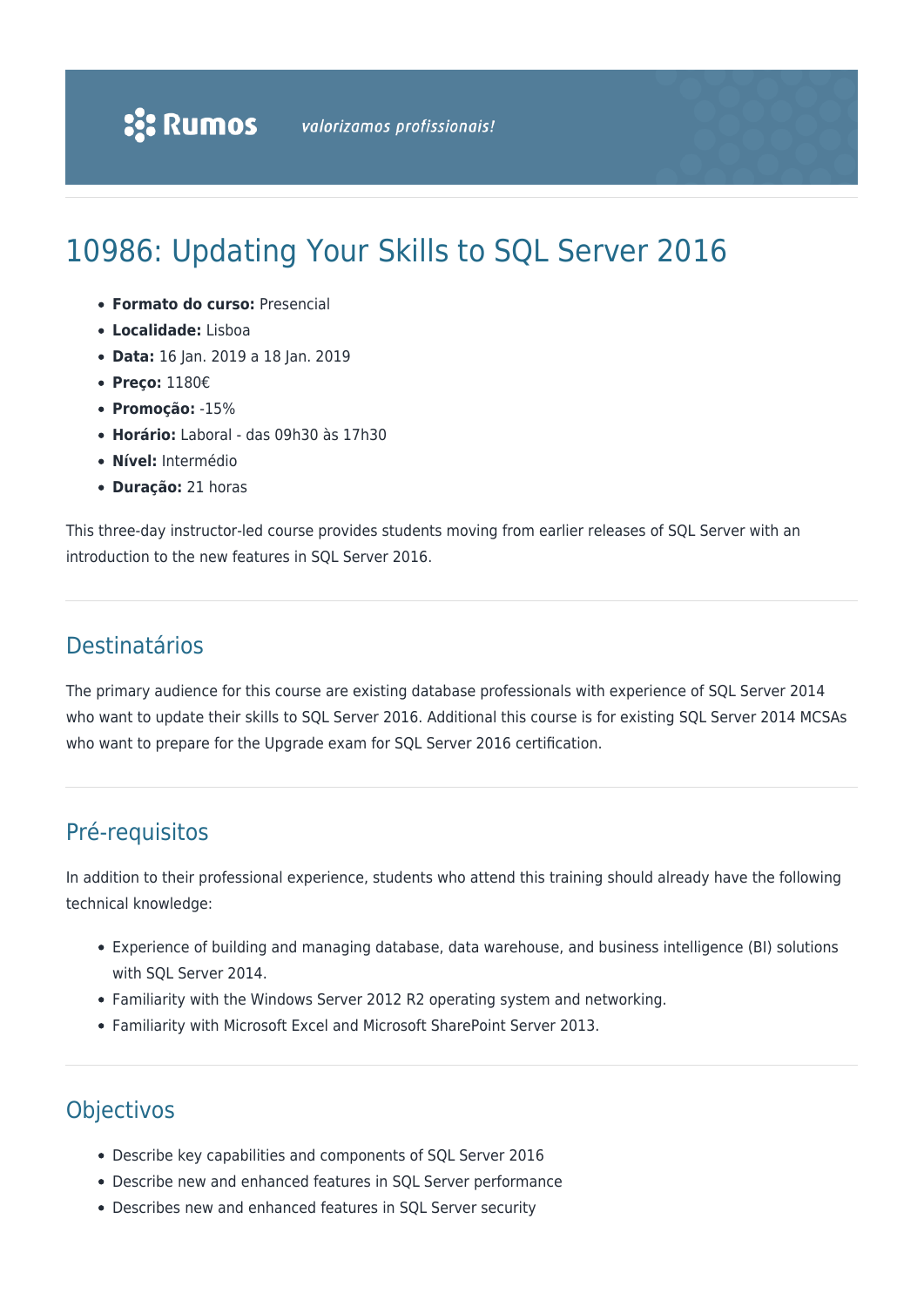- Describe what's new in SQL Server Availability and Scalability
- Describe new and enhanced features in reporting and PowerBI in SQL Server 2016
- Describe new and enhanced data access features
- Describe new and enhanced features in SQL Server OLAP
- Describe new SQL Server cloud functionality

## Programa

#### **Introduction to SQL Server 2016**

- Overview of SQL Server 2016
- SQL Server 2016 Editions and Components
- Installing SQL Server 2016
- SQL Server Management Studio Enhancements

#### Lab : Installing SQL Server 2016

#### **What's New in SQL Server Performance**

- Columnstore Indexes for Operational Analytics
- In-memory OLTP Enhancements
- The Query Data Store
- Native JSON
- Temporal Tables

Lab : Implementing SQL Server 2016 Performance Improvements

#### **What's New in SQL Server Security?**

- Using Always Encrypted
- Row-level Security
- Dynamic Data Masking

Lab : Implementing SQL Server 2016 Security Improvements

#### **What's New in SQL Server Availability and Scalability?**

- Enhanced AlwaysOn Availability Groups
- What's New in Database Caching?
- Using Windows Server 2016

Lab : Availability and Scalability with SQL Server 2016

#### **What's New in SQL Server Reporting and BI**

- Reporting Services Enhancements
- PowerBI Enhancements